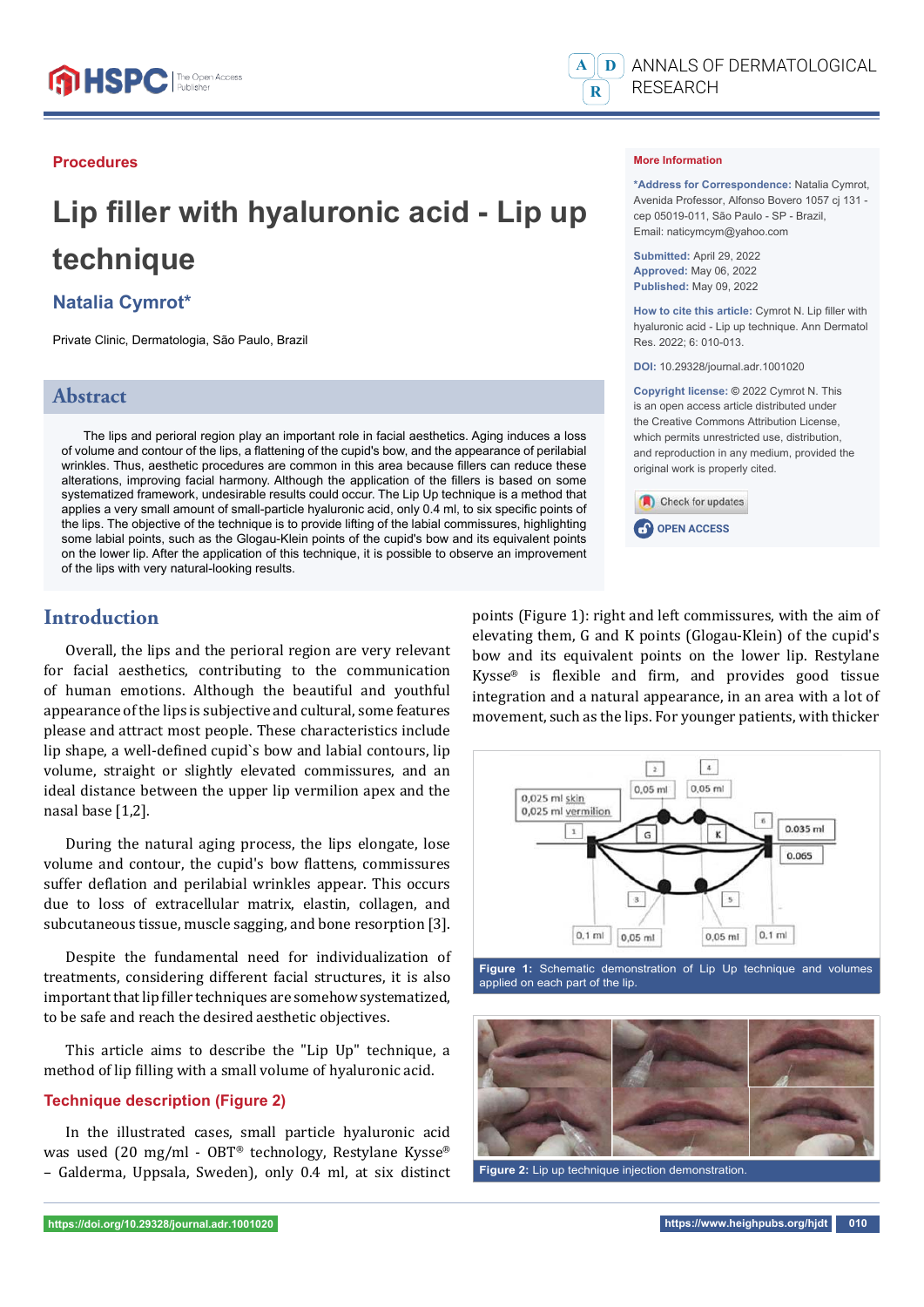skin and good bone support, Restylane Lidocaine® (NASHA®) technology would also be indicated, which is even firmer and resistant to deformation forces. Some studies have shown that the application of hyaluronic acid on the lip could last up to one year [4,5]. The literature shows that the risk of allergic reactions with hyaluronic acid is very low [6-8].

Before the procedure, it is important to check the use of anticoagulants, due to the risk of ecchymosis and bruises, to ask the patients about previous or actual infections at the site and the history of cold sores. In these cases, it is important to use antiviral prophylaxis. Previous filler applications and/or the use of permanent products at the application site could entail a risk of complications, thus the patients should be asked about this as well.

Before the procedure, the lips should be anesthetized with a topical anesthetic cream composed of 10% lidocaine and prilocaine 3.5% for 30 minutes. After this, the anesthetic cream must be removed, and the asepsis performed with a 2% chlorhexidine alcohol solution.

With a 4-mm 30-gauge needle, precise placement of the product into the dermis or subcutaneous layer turns the procedure safer. Also, lower pressure is needed to extrude the filler, optimizing the patient's comfort [9]. This technique aims to increase the safety and predictability of lip augmentation with HA fillers.

The hyaluronic acid should be injected into these six points (Figure 2).

Right and left lip commissures: intradermal plane at each lip corner, 0.1 ml of hyaluronic acid (Restylane® or Restylane Kysse® - Q-Med AB/Galderma, Uppsala, Sweden). This volume should be injected as 0.035 ml superiorly, and 0.065 ml inferiorly to the lip cleft.

The next points are accessed from the vermilion of the upper lip, in the upper direction, to meet points G and K, where 0.05 ml is applied on each side, being 0.025 ml inside the vermilion and 0.025 ml on the skin just above these points.

Finally, the last two sites of application are accessed from the infralabial skin, towards the vermilion, where a perpendicular imaginary line is formed through the points applied to the upper lip. In the intersection of vermilion and the infralabial skin, 0.05 ml should be applied, on each side, but only on the vermilion.

It is important to be careful if a grayish color appears, indicating that the needle is too shallow, which can cause the Tyndall effect [10]. The loss of resistance, on the other hand, may indicate a deepening of the application plan to the subcutaneous cellular tissue.

The most common side effects are ecchymosis, edema, and pain, which usually disappear after 7-10 days, on average. In

these cases, ice packs should be applied on the site, beyond sun protection and corrective makeup. The region should not be massaged after application.

Figure 3 shows lips before and after seven days of treatment. The lips are presented with rectified commissures, volume and contours restored, and a more youthful appearance.



**Figure 3:** Comparison of lip volume and contour before and seven days after application.

## **Discussion**

Procedures to increase the volume of the lips have been much sought after in recent years. Although the lips can be treated and their aesthetic improvement brings a more jovial appearance, this is one of the treatment areas that cause more concern for patients of all ages because of the fear of unaesthetic and/or artificial-looking results, and they usually decide not to treat their lips.

The "Lip Up" technique's advantages are:

- 1. Promotes lip eversion, a delicate central lip projection, and volumization, and reduces the distance between the nose and upper lip. Not filling the entire length of columns of the philtrum, which often becomes unaesthetic, but only its parts close to the G and K points. the ideal distance between the columella and the upper lip vermilion is between 8-12 mm. This distance tends to increase with aging and can be restored with the "Lip Up" Technique...The G and K Points could be injected through supralabial skin, as an alternative, which could be less painful but also less precise. In addition, there is the elevation of the labial commissures. All of this promotes natural lip rejuvenation and beauty.
- 2. It presents the possibility of using a few injection points, consequently reducing pain.
- 3. The use of very low volumes of hyaluronic acid only 0.4 ml, in six different points is quite economical. It presents visible results with optimal use of the product, and a good cost-benefit ratio.

Who can benefit from the Lip Up Technique?

Both genders, because the favorable lip proportions, like the distance between the columella and superior and inferior vermilion, are relatively similar in men and women [11,12].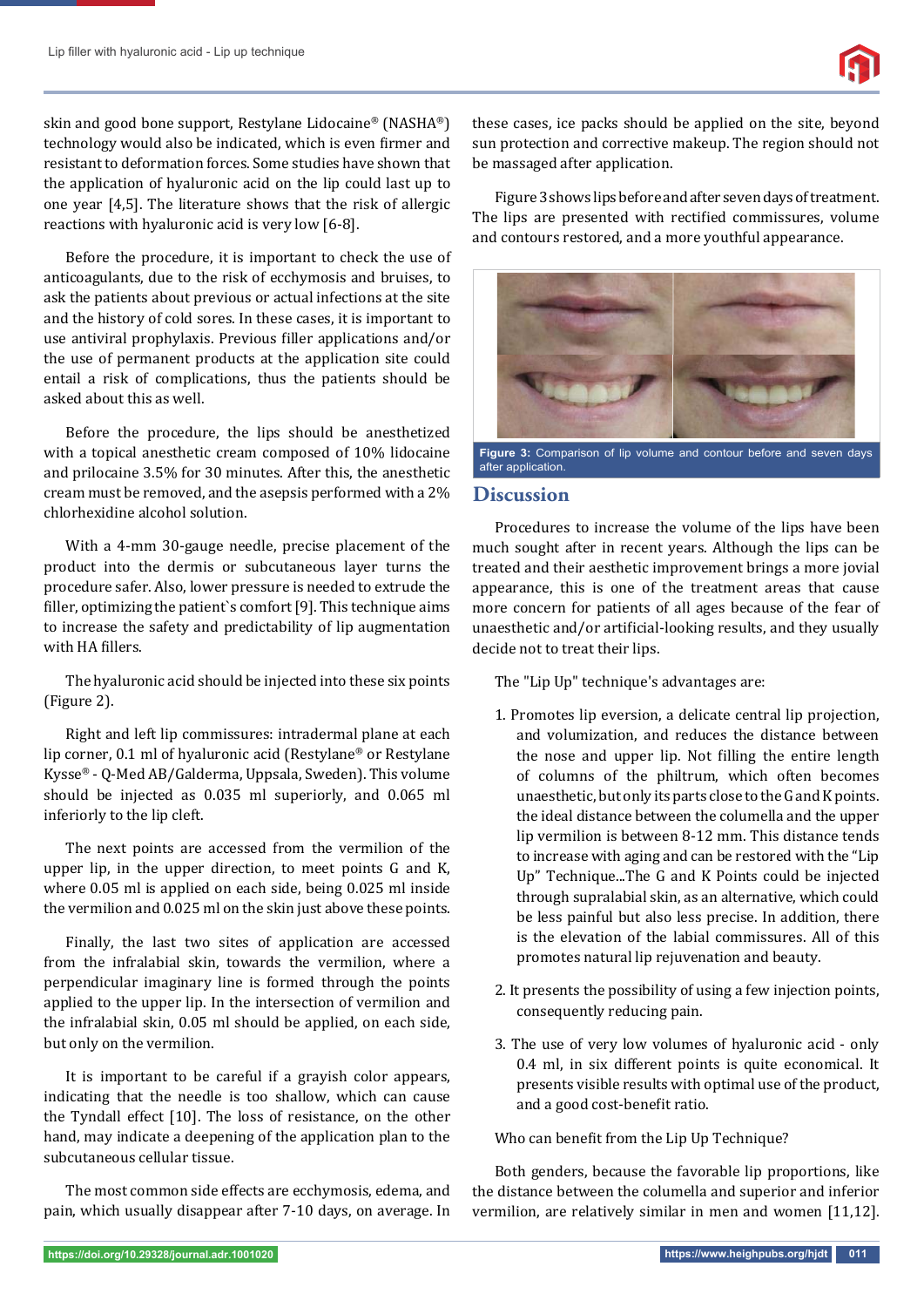

A study with 908 caucasian women showed that the ideal ratio of the height of the upper lip vermilion and the upper vermilion skin is 1:1.2 to 2.3 [13,14].

In addition, this technique applies to various age groups, which may have different concerns about the lip region.

In young patients, who prioritize well-defined voluminous and shapely lips, and often do not require much volumization, this technique is useful to highlight points in the central third of the lips.

In middle-aged patients, the "Lip Up" technique can complement other techniques of contouring, lip eversion, and volumization, correcting the down position of the commissures and also highlighting points in the central third of the lips.

In elderly patients, lip aging occurs due to bone resorption, labial collapse, loss of muscle tone, subcutaneous tissue, and dermal density loss. These changes cause labial collapse, increased distance between the nasal base and upper vermilion (from 12-15 mm to 18-20 mm [6], perioral wrinkles, dehydration, thinning and lateral elongation of the vermilion, flattening of the philtrum, loss of cupid's bow definition and lip contour, loss of lip projection, and deflation of the commissures with the appearance of marionette lines [15-17] to recover their elasticity with filler injection. A larger amount of hyaluronic acid is not indicated for very atrophic lips as this may lead to a "heavy" appearance. In addition, it is a delicate area, where any excess product injected, or an incorrect injection technique may cause unaesthetic results. So, in this group, the "Lip Up" technique can be used for a delicate and slight improvement of the lips, using a small amount of product. With the increased distance between the nasal base and the upper vermilion in older patients, it may be inappropriate to redo the philtrum columns, since the philtrum may become very visible and unsightly [3]. This technique could improve exactly the beginning of the philtrum columns, near the vermilion, giving a more natural appearance.

Among the main points of the technique described in this article is the volume used in the procedure, which is much lower than with other techniques. The smaller volume brings many advantages, such as the lower risk of extrinsic obstruction of the vessels adjacent to the application, less pain, and lower costs with the procedure, enabling access to more people. On the other hand, if only this volume is used, the duration of the effect can be lower, due because of the degradation of hyaluronic acid by hyaluronidase. Patients should be advised of that possibility.

The most frequent sites of the upper and inferior labial arteries are the submucosal plane (58.5%), intramuscular plane 36.2%), and subcutaneous plane (5.3%) [18]. These results were confirmed by ultrasound analysis that showed that the superior labial artery is at  $5.6 \pm 0.13$  mm from the surface, while the inferior labial artery is less than  $5.2 \pm 0.14$ mm, both located on the vermilion, in the upper lip in 83% of cases and in the lower lip in 86.2% of cases. In the midline, the arteries are in the vermilion in 100% of cases. This study indicates that volumization in superficial planes is safe [19]. Regarding the safety of the injection of commissures, the facial arteries usually are 15 mm laterally to the lip and 11 mm depth in the skin. Therefore, once again the injection by the "Lip Up" technique is predicted to be safe, being far from these arteries [20].

Despite this, it is important to pay attention to changes in the color of the application region, which may indicate that the application is too superficial and causes the Tyndall effect. The loss of resistance, on the other hand, may indicate a deepening of the application plane to the subcutaneous cellular tissue.

In summary, this technique allows the injection of a minimal amount of hyaluronic acid into the lips presenting an optimized alternative for lip enhancement with a natural look and at a lower cost.

## **References**

- 1. Gunn DA, Rexbye H, Griffiths CE, Murray PG, Fereday A, Catt SD, Tomlin CC, Strongitharm BH, Perrett DI, Catt M, Mayes AE, Messenger AG, Green MR, van der Ouderaa F, Vaupel JW, Christensen K. Why some women look young for their age. PLoS One. 2009 Dec 1;4(12):e8021. doi: 10.1371/journal.pone.0008021. PMID: 19956599; PMCID: PMC2779449.
- 2. Penna V, Fricke A, Iblher N, Eisenhardt SU, Stark GB. The attractive lip: A photomorphometric analysis. J Plast Reconstr Aesthet Surg. 2015 Jul;68(7):920-9. doi: 10.1016/j.bjps.2015.03.013. Epub 2015 Mar 21. PMID: 25921652.
- 3. Greene RM. Comparing the Use of Injectable Fillers for the Youthful Lip and the More Mature Lip. Facial Plast Surg. 2019 Apr;35(2):134-139. doi: 10.1055/s-0039-1681083. Epub 2019 Apr 3. PMID: 30943557.
- 4. Beer K, Glogau RG, Dover JS, Shamban A, Handiwala L, Olin JT, Bulley B. A randomized, evaluator-blinded, controlled study of effectiveness and safety of small particle hyaluronic acid plus lidocaine for lip augmentation and perioral rhytides. Dermatol Surg. 2015 Apr;41 Suppl 1:S127-36. doi: 10.1097/DSS.0000000000000199. PMID: 25828037.
- 5. Wang F, Garza LA, Kang S, Varani J, Orringer JS, Fisher GJ, Voorhees JJ. In vivo stimulation of de novo collagen production caused by cross-linked hyaluronic acid dermal filler injections in photodamaged human skin. Arch Dermatol. 2007 Feb;143(2):155-63. doi: 10.1001/ archderm.143.2.155. PMID: 17309996.
- 6. Friedman PM, Mafong EA, Kauvar AN, Geronemus RG. Safety data of injectable nonanimal stabilized hyaluronic acid gel for soft tissue augmentation. Dermatol Surg. 2002 Jun;28(6):491-4. doi: 10.1046/j.1524-4725.2002.01251.x. PMID: 12081677.
- 7. Artzi O, Loizides C, Verner I, Landau M. Resistant and Recurrent Late Reaction to Hyaluronic Acid-Based Gel. Dermatol Surg. 2016 Jan;42(1):31-7. doi: 10.1097/DSS.0000000000000562. PMID: 26655699.
- 8. Farhi D, Trevidic P, Kestemont P, Boineau D, Cartier H, Bodokh I, Brun P, Ascher B, Savary J; Emervel French Survey Group. The Emervel French survey: a prospective real-practice descriptive study of 1,822 patients treated for facial rejuvenation with a new hyaluronic acid filler. J Drugs Dermatol. 2013 May;12(5):e88-93. PMID: 23652965.